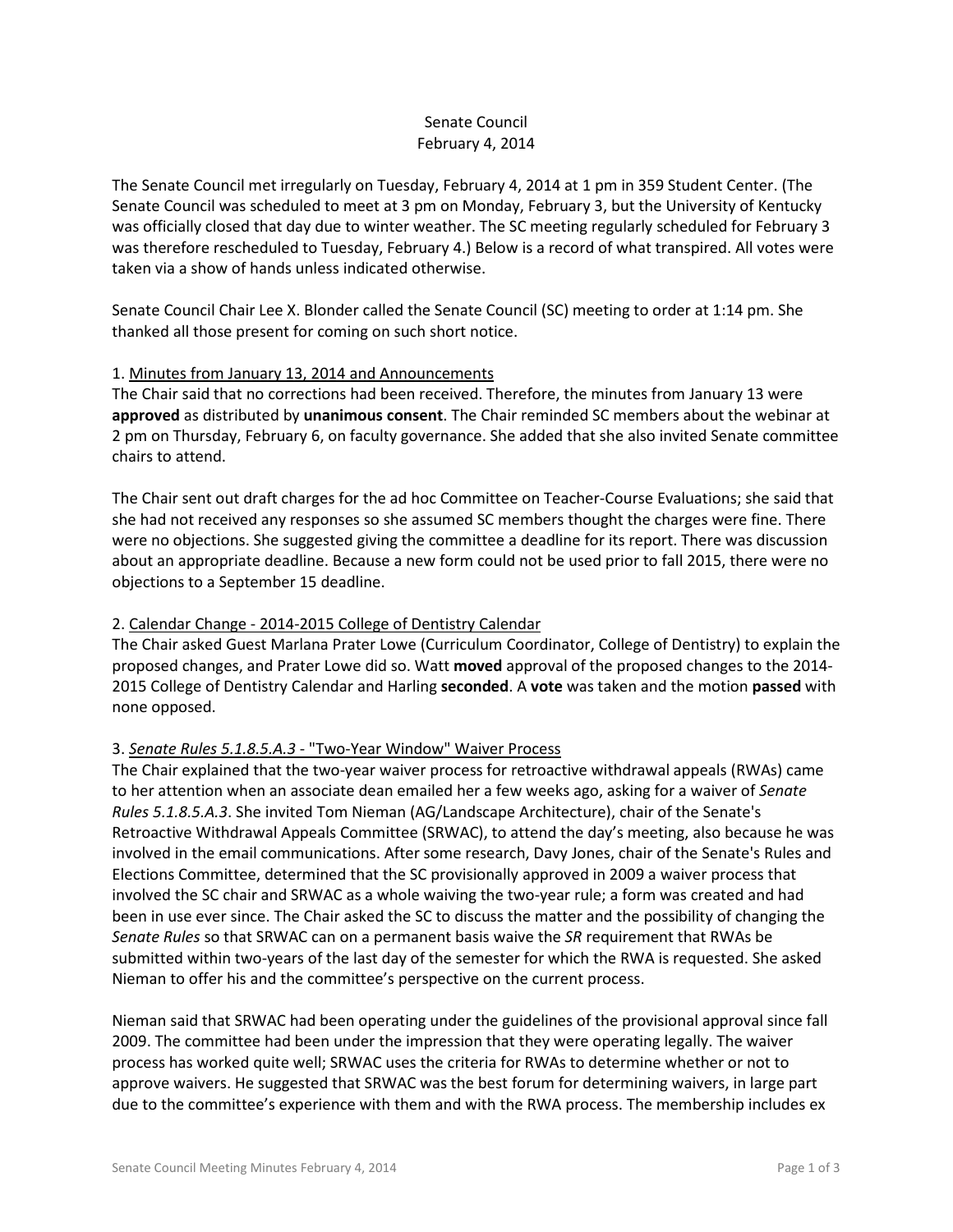officio non-voting individuals from the Disability Resource Center, the Counseling Center, etc., who serve as resources and sources of information about their respective areas and their years of experience in student affairs. Students often put together their RWA paperwork and documentation at the same time that they submit their waiver request. If SRWAC approves a waiver, the committee can then move directly to the RWA. If the waiver is denied, then the process stops there. Nieman said that he and SRWAC regularly work with staff in the Office of the Senate Council and the process works well. If the authority returns to the SC, he asked SC members to keep in mind that it would involve another hoop for students to go through. He added that members of SRWAC were better suited in terms of experience and knowledge to make decisions on waivers.

McCormick **moved** to ask the Senate's Rules and Elections Committee to draft language giving the Senate's Retroactive Withdrawal Appeals Committee the authority to be responsible for waivers of the two-year rule and decide where to place the language in the *Senate Rules* and then return the language to the SC for further discussion. Watt **seconded**. Hippisley wondered if such authority could be granted, given language in *SR I.I.0.C*, which clearly outlines the entities that are authorized to waive *SR*. Wood said that the language could allow the SC to delegate its authority to SRWAC and then report back on it to the SC. She said the important issue was the reporting situation and that waivers should be reported to the SC and Senate. Nieman clarified that the number of waivers was reported to the Senate during the annual report on SRWAC's activities. There was extensive discussion regarding the two-year rule and a waiver process.

A **vote** was taken and the motion **passed** with one opposed. The Chair suggested SC members also consider moving a motion to allow SRWAC to continue to approve/deny waivers until final language is approved. Harling **moved** to continue provisional approval of the September 2009 process so the SRWAC will continue to approve or deny waivers of the two-year rule until a final decision is reached. Pienkowski **seconded**. A **vote** was taken and the motion **passed** with none opposed.

### 4. Student Requests to Waive *Senate Rules 5.1.8.5.A.3*

The Chair stated the Senate Council Office had not received any petitions from students requesting a waiver of the two-year rule for the day's SC meeting. Furthermore, because the authority for waivers was now provisionally with SRWAC, agenda item four ("Student Requests to Waive *Senate Rules 5.1.8.5.A.3*") was no longer relevant; there were no objections to moving to agenda item five.

### 5. Committee Reports

# a. Senate's Academic Programs Committee (SAPC) - Andrew Hippisley, Chair

i. Proposed New University Scholars Program: BA/BS Philosophy and MA Philosophy Hippisley, chair of the Senate's Academic Programs Committee, explained the proposal for a new University Scholars Program for a BA/BS in Philosophy and MA in Philosophy. There were a handful of questions from SC members. After brief discussion, Guest Brandon Look (AS/Philosophy) agreed to have the sentence regarding prerequisites removed from the proposal. Due to timing concerns, Ms. Brothers volunteered to make the change for Look instead of requesting receipt of a revised proposal.

Harling **moved** that the SC send with a positive recommendation to the University Senate the establishment of a new University Scholars Program for a BA/BS in Philosophy and Master of Arts in Philosophy, in the Department of Philosophy within the College of Arts and Sciences. McCormick **seconded**. A **vote** was taken and the motion **passed** with none opposed.

# ii. Proposed New Undergraduate Certificate in Health Communication